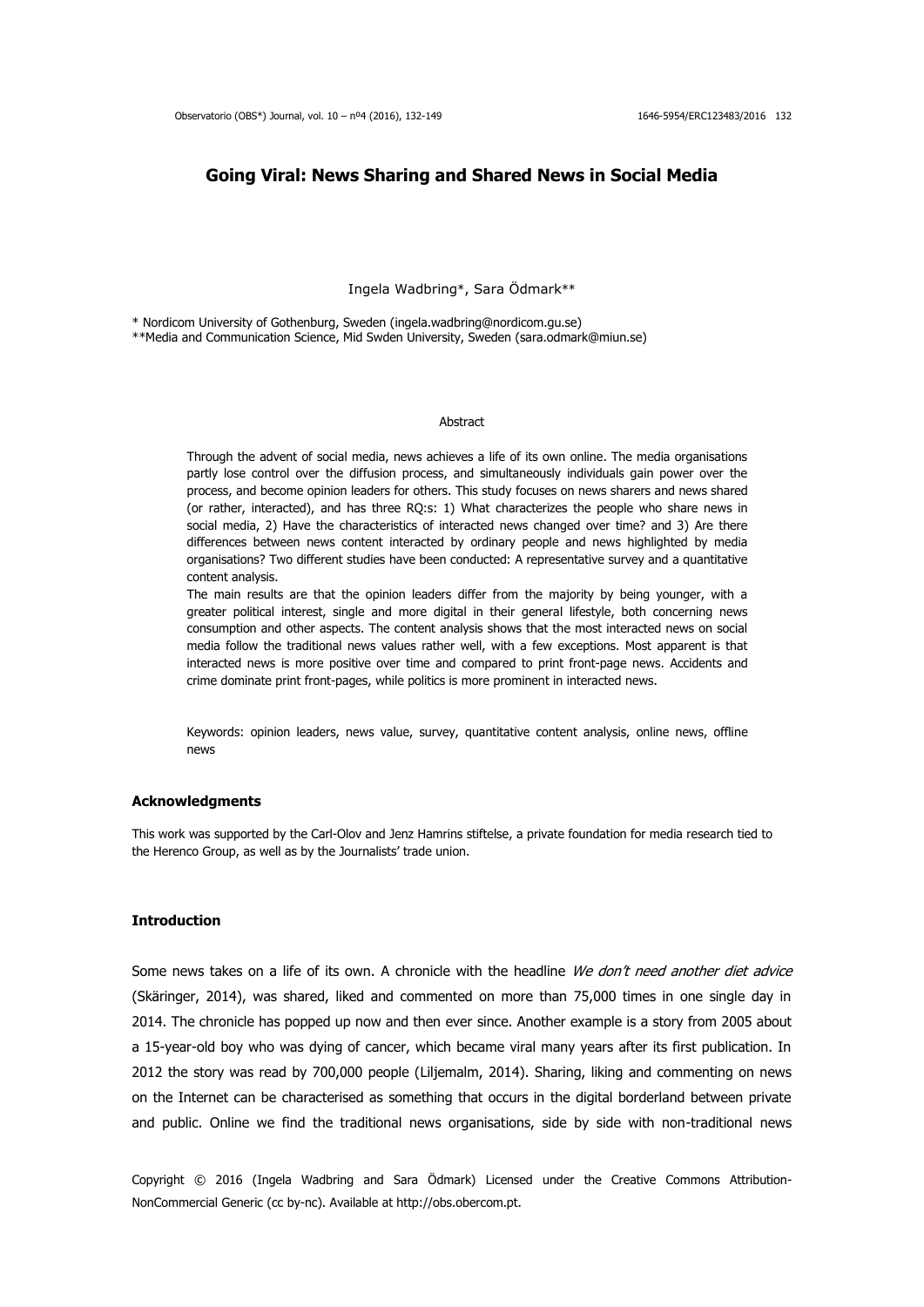organisations such as Buzzfeed or Upworthy. We also find ordinary people who publish their own content or share that of others.

Even though a lot of the viral content originates from traditional media organisations, those companies have partly lost control of the publication process and it has become increasingly common for news to be forwarded by a friend on Facebook, a well-known person on Twitter, or through a link in a forum such as Reddit. This means that rather than actively seeking news from a news organisation, news simply appears in the audience's digital flow, through one's own accumulated network. It is clear that this transformation will modify the news process forever, even though we are only at the beginning of a new era (e.g., Bakker, 2012; Costera Meijer & Groot Kormelink, 2014; Hermida, Fletcher, Korell, & Logan, 2012).

The digital borderland can be characterised as a slow transformation from the *distribution* of media content to the *circulation* of media content. The essence of the traditional media companies has been mass-produced and mass distributed content, whereas circulation is more important in a participatory culture (Jenkins, Ford, & Green 2013). The logic behind distributed content and digitally circulated content differs. Media organisations usually design their websites with the intention that people should easily find them, stay on the sites for as long as possible, and, as a target group for advertisers, be measurable. Circulation is based on different principles that take advantage of new technology in order to circulate content in social forums. It is the general public, rather than the media organisations, that are important. The division of roles between producer and consumer is no longer clear (Jenkins et al., 2013; Lee & Ma, 2011; Ritzer, Dean, & Jurgensen 2012).

In Sweden, the traditional media organisations remain strong. Sweden could be characterised as a democratic corporatist media system (Brüggeman, Engesser, Büchel, Humprecht, & Castro, 2014; Hallin & Mancini, 2004), with a strong newspaper tradition, an historically strong political parallelism, a professional and self-regulating journalism, and a long history of public service broadcasting without competition. Together with the other Nordic countries, Sweden is a highly digitalised country: more than 90 per cent of the inhabitants have access to the Internet, 80 per cent use it on an average day, and more than 50 per cent use social media on an average day (Nordicom, 2016).

In addition to producing traditional news content, some of the Swedish media organisations have established specific viral sites in order to keep up with development and to try to increase the circulation of content online: for example, www.omtalat.nu (by Bonnier), or www.lajkat.se (by Schibsted). The role models used are American, such as Buzzfeed or Upworthy, with their tabloid form of content that fits well with dissemination. It is, however, also possible to identify external challengers to the media organisations. With the exception of bloggers, who can receive immediate impact with a single post, other entrepreneurs have developed a structured way of disseminating viral content. These kinds of sites developed in Sweden in 2014 and, depending on how they are defined, in 2015 there were around 20 to 25.

The interactive news online is of interest to study since both the news distribution and news use are undergoing change. The concept of *interacting* is here used as a general term for sharing, liking, and commenting on news. In this study the concept of *social media* refers Facebook and Twitter. We approach the phenomenon of interacted news from different angles, and our three research questions can be posed as follows: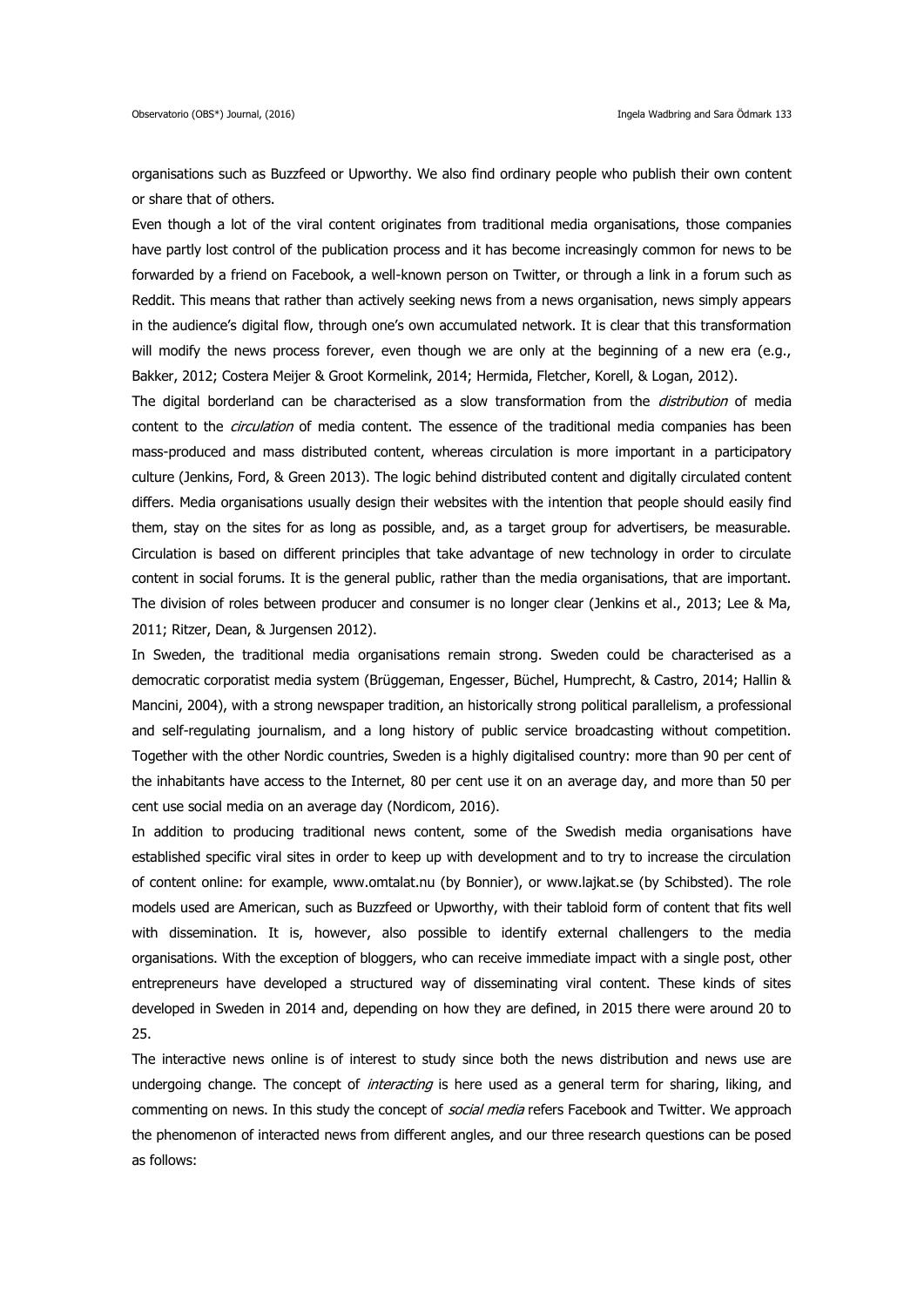RQ 1: What characterises the people who share news in social media?

RQ 2: Have the characteristics of interacted news changed over time?

RQ 3: Are there differences between news content interacted by ordinary people and news highlighted by media organisations?

Our theoretical bases are, first, concerned with diffusion and opinion leaders; that is, people who share news online, and second, the traditional and digital news values in the media, both online and offline. Two different studies have been conducted: a representative postal survey, respectively a quantitative content analysis, both online and offline.

#### **Theoretical perspectives**

Media is of great importance for gaining knowledge about events we have not experienced ourselves. Yet the media is not the only channel of significance. People around us have long been as important as the media. We discuss with people, and we listen to other people's experiences and opinions (Bro & Wallberg, 2014).

Studies of the role of opinion leaders in elections were conducted in the US in the 1940s and the 1950s (e.g., Katz & Lazarsfeld, 1955) and the general concept they used for this process was the two-step flow hypothesis. The concept of the two-step flow hypothesis is still in use, even though it was introduced over 60 years ago. A lot of the studies that use this concept are concerned with political opinion (e.g., Dubois & Gaffney, 2014; Ma, Lee, & Goh, 2014) or marketing (e.g., Kaiser, Kröckel, & Bodendorf, 2013; Shi & Wojnicki, 2014). For both perspectives it is relevant to understand the influence in general, as well as the personal influence on others, who the opinion leaders are, and how they behave. From our point of view, most relevant is attached to *identifying the opinion leaders*. What are their characteristics?

One way to identify the opinion leaders is to use the classical theoretical model of diffusion of innovation, which is concerned with how people adopt and embrace innovation, and also how they become ambassadors for it. This can be about the introduction of new forms of seed as well as the use of new technical platforms or the dissemination of news (Ma et al., 2014; Rogers, 2003; cf. Carey & Elton, 2010). Opinion leaders who share news are likely to be early adopters, and the theory of diffusion of innovation has been found to be relevant as an explanation for sharing news (Ma et al., 2014).

The theory of diffusion of innovation is concerned with the behaviour of the general population. The innovators are the first ones to embrace new innovations. They are usually very few in number. Together with the *visionaries* the group accounts for about 15 per cent of a population, referred to as the early adopters. Thereafter come the early majority (the pragmatists) who accept the innovation, and then the late majority (the conservatives), who follow the early majority. The sceptics are laggards who are not at all interested in innovation.

The sections of the population that are of interest for this paper are the innovators and the visionaries, that is, people who are early adopters, and we intend to compare them with the majority, that is, the rest of the population in this study. The early adopters—or opinion leaders—are usually characterised by, for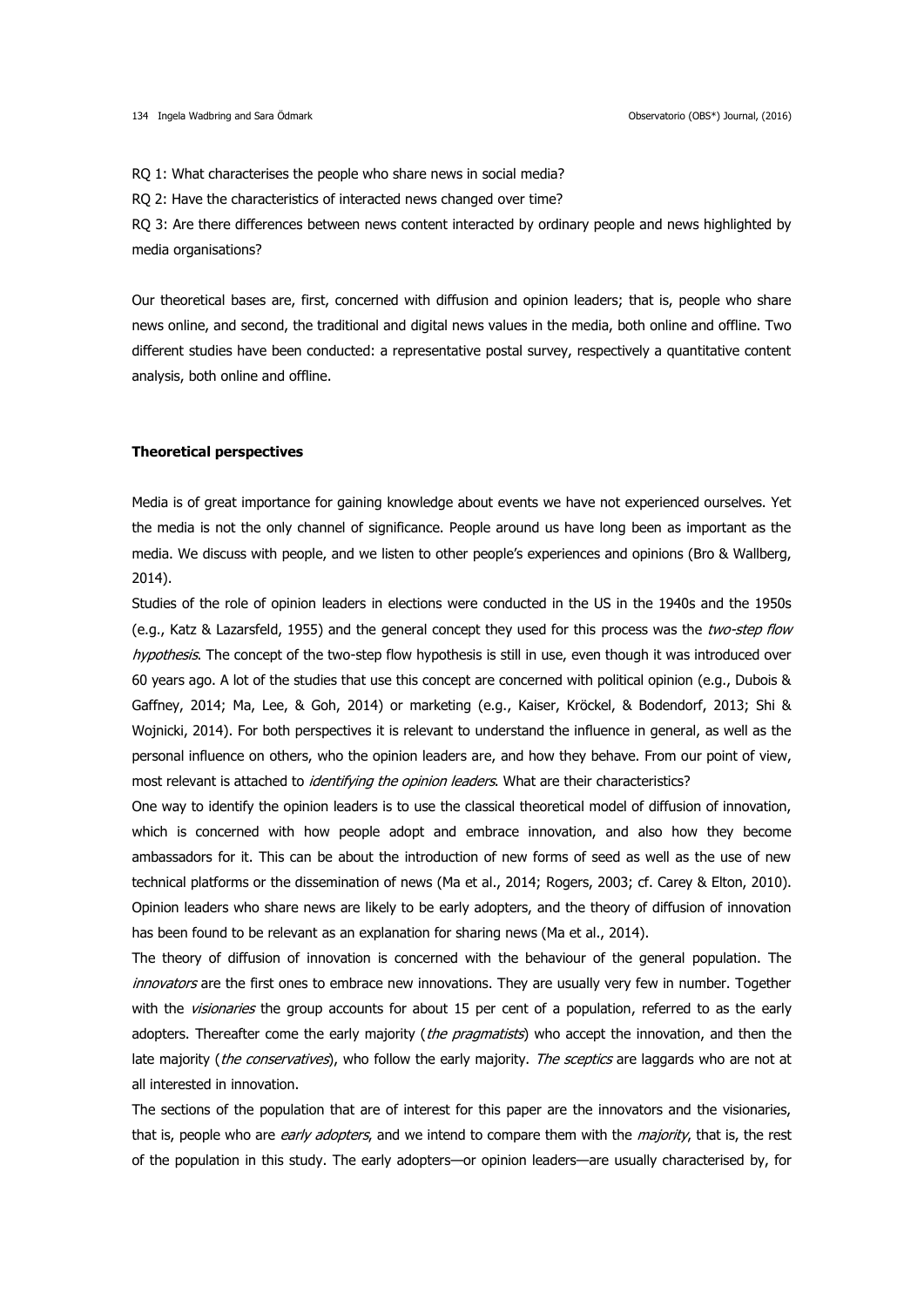example, high education, technical skills, positive attitude toward change, and a high degree of involvement with society (Ma et al., 2014; Rogers, 2003; cf. Jenkins et al., 2013).

Previous research shows that opinion leaders influence people who are information-seekers and who are more likely than others to share news in social media (Kim, Chen, & de Zúniga, 2013; Lee & Ma, 2011; Ma et al., 2014), and that the strongest predictor for sharing news is ones own news consumption online, but also friending journalists or news organisations (Weeks & Holbert, 2013).

Compared to the offline world, it is possible to identify effects on the opinion of network members when people interact on social network sites (Kaiser et al., 2013). Some scholars even suggest that it is possible to stop negative opinions from spreading if one is able to address opinion leaders (Kaiser et al., 2013). The specific opinion leader traits discussed by Katz and Lazarsfeld sixty years ago (1955)—having a following, being seen as an expert, knowledgeable, and social embeddedness—have been tested in an online environment, and researchers have found that close interaction is important, and that followers are more important than experts (Dubois & Gaffney, 2014). On social network sites, social embeddedness can be regarded as a precondition. Thus, a two-step flow hypothesis in combination with the theory of diffusion of innovation seems relevant for this study.

The second part of this paper is concerned with the criteria for news value that is used by both the early adopters and also among the journalists in news organisations. Since a family member or a friend can be the gatekeeper, rather than a journalist, the news value criteria might differ from those of the professionals. Many of the criteria for news values were formulated in the 1960s; criteria that still exist and are used today (Bro & Wallberg, 2014). The news value criteria are almost entirely built upon the empirical work of the output of news. An overview of the most important criteria can be summarised as follows (Ghersetti, 2012, p. 212ff):

- Proximity: events close in time, space, and culture more often become news items than events far away in time, space, and culture.
- Sensations and deviations: events that are negative, unexpected, unforeseen, and odd more easily become news items than events that are positive, expected, foreseen, and normal. Therefore content that is often prioritised is accidents and crime, celebrities, and sports.
- Elite centring: people in news items often represent a political, economical, cultural, or athletic elite, rather than common people.
- Simplification: events that are too complicated have difficulties in breakthrough.

Furthermore, different types of content fit with different forms of media, for example, frequency, available space, and the possibility of using moving images. This is the outcome of what has passed through the gatekeeper—or rather the gatekeeping process—in news organisations (Shoemaker & Vos, 2009).

Concerning the digital dissemination of news, it is not appropriate to talk about common news value criteria in the same way as for traditional media, since it does not necessarily involve an organisation with professional, shared values behind the spread of news. However, it seems that there are other, specific characteristics for content—but not necessarily news content—that are disseminated online. There are some technical conditions of importance, such as easily accessible, portable, included in a flow etc. Some specific traits are also identified, although some of these are difficult to measure. Despite the objections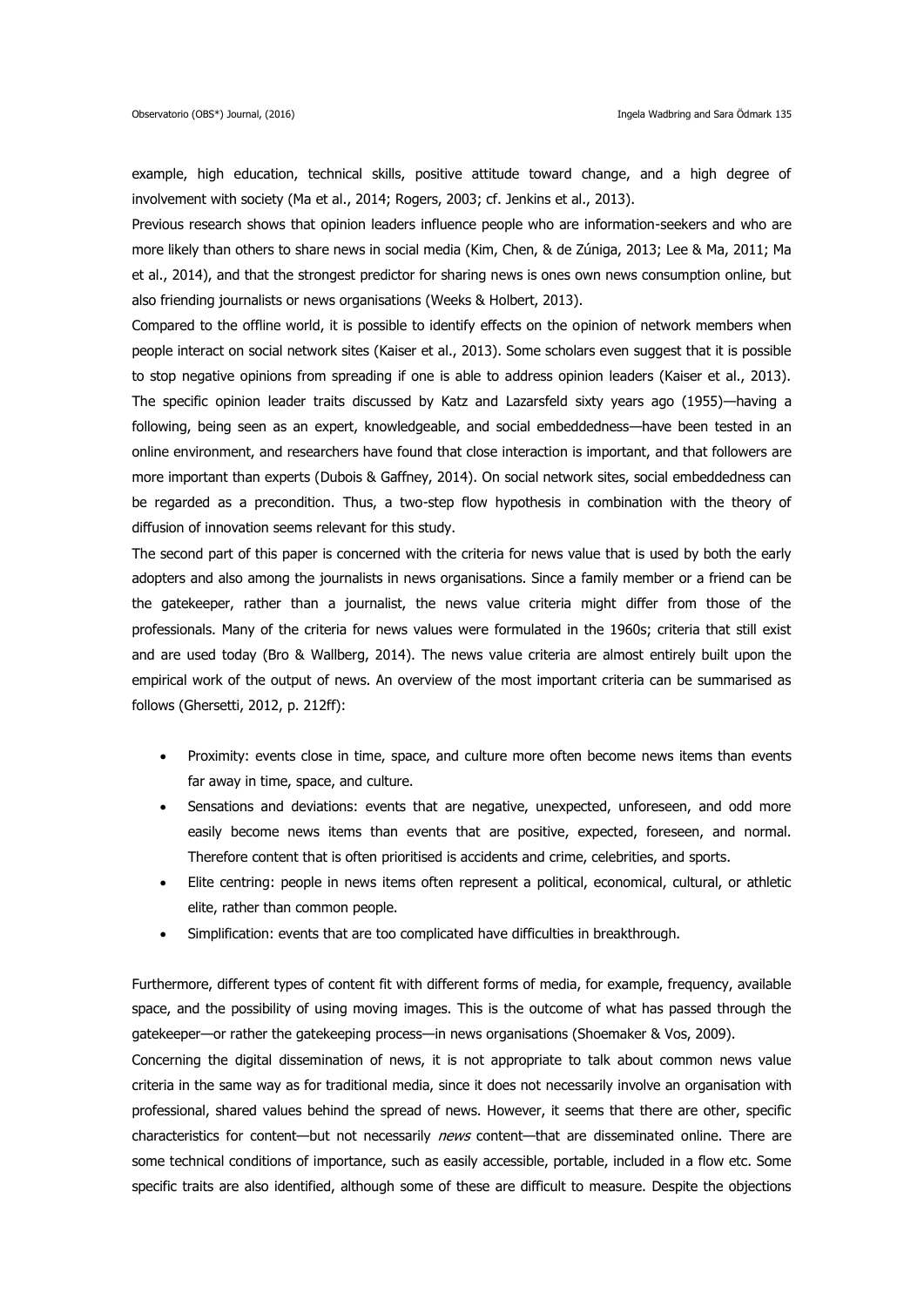made, we will use some of the traits that can be tested and analysed also in a quantitative way (Jenkins et al., 2013, p. 237ff):

- Content that can provide shared experiences, either in the form of values and/or nostalgia, or in the form of strengthening social ties.
- Humorous content that can be immediately understood by everyone, or parodic content that is build on common references and thus cannot be understood by everyone.
- Content that is incomplete in one way or another, which can involve users in a dynamic way.
- Mysterious or rumour-based content, where it is unclear whether it is true or false, whether it is commercial or not, or if the content is kept alive because someone wants to cause uncertainty about events or phenomena.
- Controversial content, that is, content that can trigger debates or is built on conflicting values.

Previous research about disseminated news has differed in nature and found varying results. In an American study about news consumption on Facebook, the interviewees were asked to define 'news'; the responses were broad: *whatever, the whole Internet*, or *things that are of interest* (Erdelez & Yadamsuren, 2011; Gottfried, Guskin, Kiley, & Mitchell, 2013). Another study shows that the preferred online content was professional journalism, characterised by core journalistic value (Neuberger, 2014). Yet another study researched how content from traditional media is spread in social media and found that around 40 per cent of the content in traditional media is not disseminated in social media. It is content from single sold tabloids that is spread the most, and almost half of the shared content was about politics. However, the single most shared article was about something completely different, and had the headline Beer makes men smarter (Bro & Wallberg, 2014).

## **Method and material**

The empirical work for the first research question is based on data collected from the so-called National SOM Survey (**S**ociety, **O**pinion, **M**edia). The SOM Institute is an independent research organisation within the University of Gothenburg that has been conducting representative surveys since 1986. A SOM questionnaire is about 20 pages in length and contains between 80 and 100 questions about political opinions, media habits, political orientation, etc., along with a large number of questions about personal background. We used one of five editions of the 2013 survey. The fieldwork was conducted between September 2013 and January 2014 and took the form of a printed, postal questionnaire, a method that still function very well in Sweden.

The sampling method used was systematic probability sampling, and in 2013 3,400 people aged 16 to 85 years, living in Sweden, received the survey reported in this paper. The response rate was 53 per cent, and the respondents are representative in terms of gender, social class, and level of education. Older people are slightly over-represented since the response rate in the youngest groups was below average (Vernersdotter, 2014).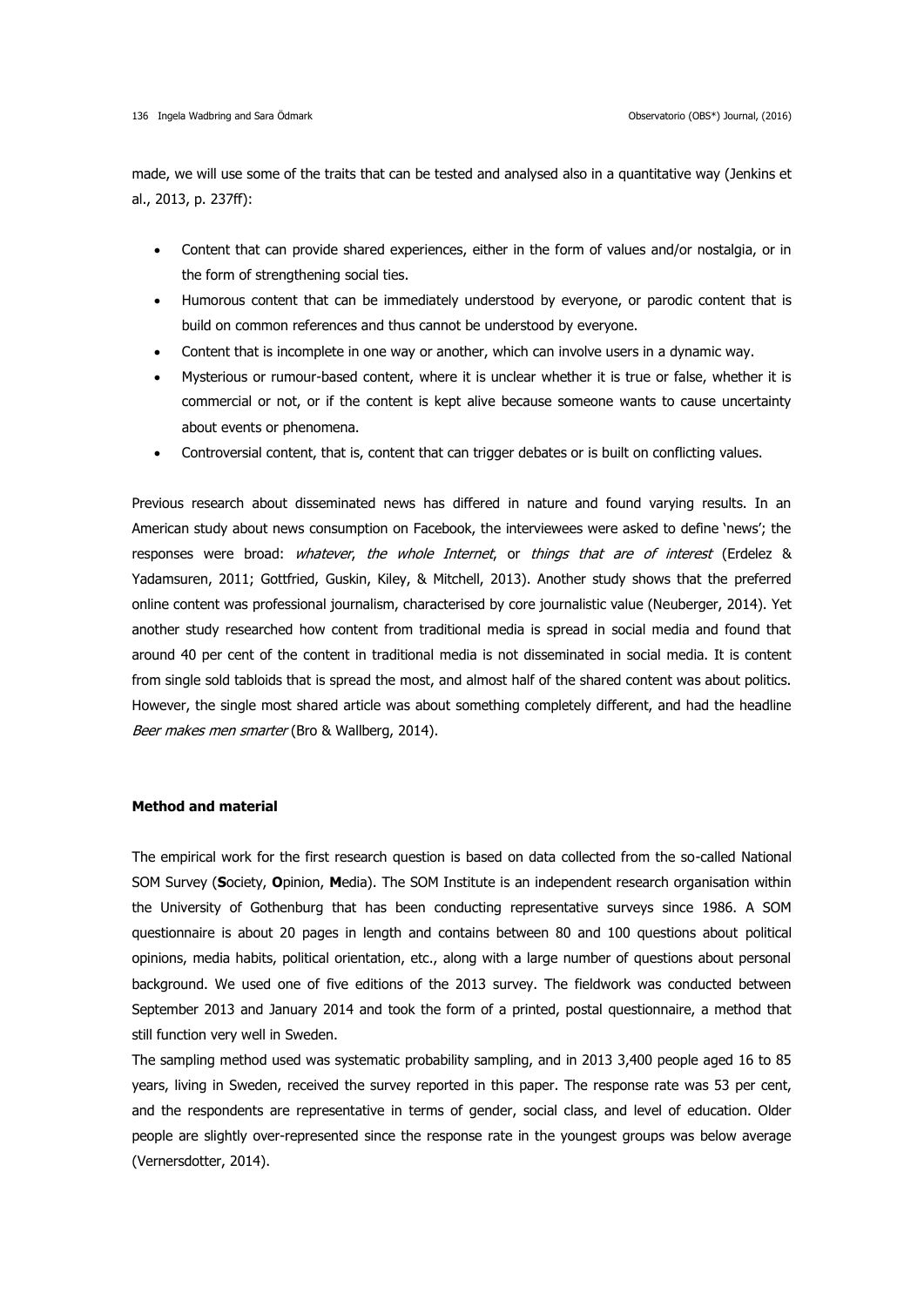Our analyses are based on one question that is used as a dependent variable in the survey: 'Have you, during the last 12 months, shared any of the following content from newspapers, radio, or broadcast in social media (for example, Facebook, Twitter)?' The items provided were 'culture', 'entertainment', 'debate', 'politics/economy', 'accidents/crime', 'sports', and 'lifestyle'. The response options for each item were 'no, never'; 'yes, once'; and 'yes, several times'. For the analyses, we built one single dependent variable: respondents who had shared any kind of news several times are what we call digital opinion leaders. The rest of the population is called the majority.

Along with questions about sharing news in social media, the survey contains demographic data as well as data about interests and life style, news consumption, Internet use, etc. We use some of these questions as independent variables in the analyses.

To answer our second research question we first used the newsletter *socialanyheter.se*. Every day socialanyheter.se collects the most interacted news items in social media and sends out a newsletter to subscribers with links to the specific news items. Our analysis is based on the single most interacted news item each day.

Some comments about this material need to be made, not least to identify the limitations of the material and thus to make the study clear. The *sources* used in *socialnyheter.se* are a selection of Swedish media sites: from the big national media sites and industry sites to alternative and local media sites. In this case, social media refers to Facebook and Twitter. *Interaction* includes a mix of sharing, liking, and commenting. It is possible that a large amount of comments on a news item on Facebook is the result of a huge circulation, but it can also be the result of people excitedly discussing an issue. Other studies indicate that it is as common to share as it is to like or comment (Bro & Wallberg, 2014).

In order to be able to analyse whether the news value criteria differ between digital opinion leaders and gatekeepers in the media organisations, we also conducted a content analysis of the front-page main news item of the tabloid Aftonbladet. The article connected with the major headline of the print edition of Aftonbladet was coded with the same variables as the most interacted news items in social media, according to *socialanyheter.se. Aftonbladet* was chosen because it is the biggest newspaper in Sweden, print and online taken together, and also because previous studies show that tabloid content is the most spread content online (Wadbring & Ödmark, 2014). This is therefore a relevant comparison.

Using a quantitative content analysis we analysed the most interacted news items on each day for the first five months in 2014 and 2015. The printed version of *Aftonbladet* was only analysed in 2015. A few days are missing from the analysis because the news items had either been removed or placed behind a pay wall. A total of 297 digital news items were analysed. For the printed Aftonbladet, 150 news items were coded. The number of variables used in the content analysis is 14, and they measure different aspects of news value criteria and news topics. All definitions can be found in Appendix 1.

Two things are important to know about our measured period. First, in the spring of 2014 two elections were near: in May 2014 Sweden had elections to the European Parliament and, later in the fall (September), to the Swedish Parliament. Second, the big national viral sites developed during the time between our measured periods.

The same person carried out all the coding. Some of the news value criteria were comprised of more interpretations than others. We conducted an intra reliability test on five per cent of the digital material,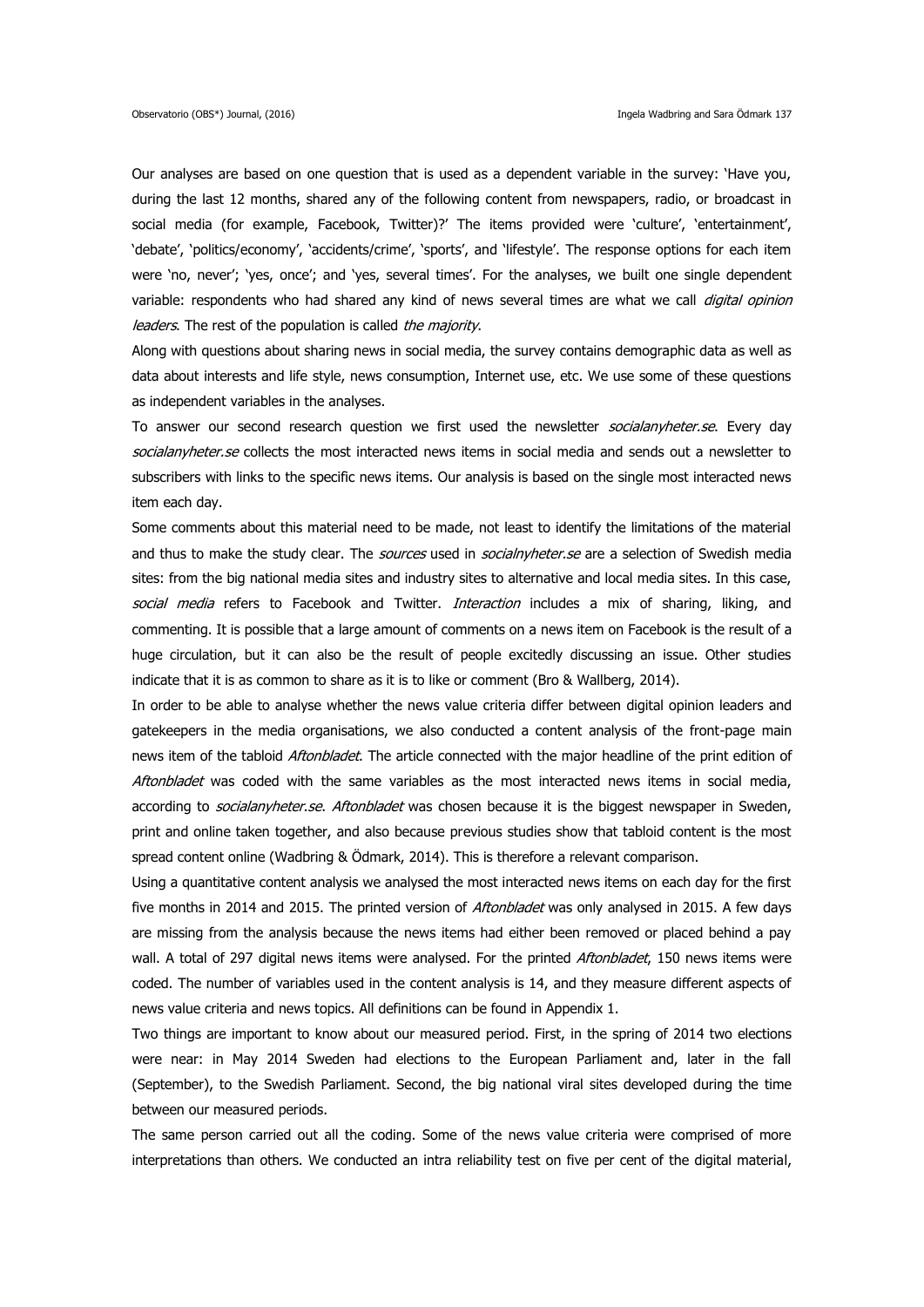and the result was that five of the variables each received one coding error. This means that even though the variables needed interpretation it was possible for one person to be consistent in the coding.

How valid then is our material and, therefore, our results for the three research questions? Surveys produced statistically significant data. However, as with other statistical surveys, this one provided a general picture. The methodological choice cannot, therefore, provide more in-depth information about how and why people share news. The quantitative content analysis entails other problems as well as the lack of in-depth information. The material collected by socialanyheter.se mainly originates from traditional media companies. On the other hand, it is reasonable that this is the material that really is the most interacted since there are few independent news sites in Sweden. The most dominant viral sites, omtalat.nu and laikat.se, are also included.

We want to emphasise that this study is not a complete overview of news stories with great social impact, but it is a glance at the most interacted news items each day in a specific country—the tip of the social news iceberg in Sweden if you will.

We would also like to include a few words about the limitations of the study. All studies suffer from weaknesses and ours is no exception. First, when using a standardised questionnaire it is impossible to say anything in-depth about the informants. Instead, we can provide a broad and general picture. Studies like ours need to be supplemented with more qualitative oriented approaches. Second, the question in the form used for RQ1 was not formulated for this study, but used as secondary data. It is useful for our purposes but could have been posed in a better way. Third, the results from the coding in the content analysis are probably, at least to some extent, dependent on the coder. Even if an intra reliability test was conducted and found to be reliable, an inter reliability test might have produced different results. We are, however, convinced that the overall findings are reliable, not least because the variable values were limited and the definitions were determined beforehand. Fourth, we are aware that we may have attempted to achieve too much with this study, with three highly disparate research questions. However, our intention is to provide a broad overview of the phenomenon of news sharing and shared news. We hope that other scholars deepen the understanding that is schematically presented here.

#### **Findings**

Our first research question is about the news sharers. What are their characteristics? First, according to the definition we used, about 12 per cent of the population can be regarded as news sharers: sharing some kind of news several times in the last year. This result is similar to a study conducted by the PEW Research Centre, which found that around 10 per cent of Facebook users shared news 'often' (Gottfried et al., 2013). In keeping with Rogers (2003), this group can thus be identified as embracing something before the majority of the population, as the digital opinion leaders.

In comparison to the majority, a description of opinion leaders shows that they are younger, have a higher educational level, higher political interest, hang out with friends more often, are unmarried, frequently read tabloids online, and do not have children in the household to the same extent as the majority. Since it appears that some of these features can covariate, we conducted a logistic regression analysis. The specific features that remain when controlled for each other are shown in Figure 1.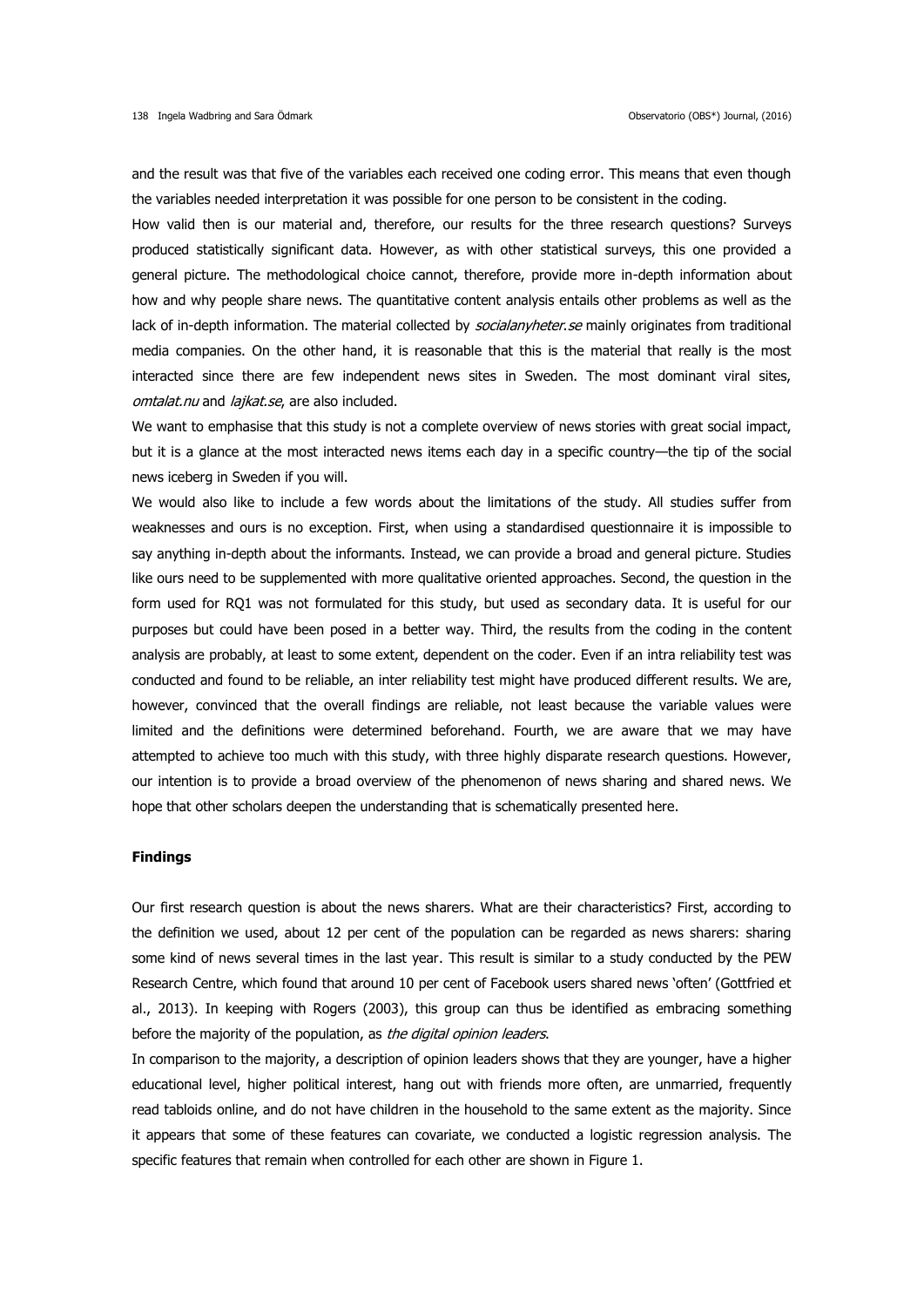Only three demographic factors were significant: age, political interest, and marital status. With regard to media consumption, only frequent reading of tabloids online was significant. It is worth mentioning, however, that the most used news source online in Sweden is a tabloid: Aftonbladet. According to the KIA Index, which measures unique visitors to web sites, Aftonbladet has around five million unique visitors a week, whereas the second most visited site has approximately three million unique visitors a week (Kia Index, 2015).

The digital opinion leaders are, on average, 45 years old (the age range for the survey is 16–85 years), as compared to the majority with the average age of 53. The digital opinion leaders are more interested in politics, more often unmarried, and they are frequent readers of tabloids online. Half of the digital opinion leaders read tabloids online at least three times a week. Thus, compared to the rest of the population, the digital opinion leaders demonstrate certain personal characteristics, as well as differences in media consumption.



Figure 1. Significant differences between digital opinion leaders and the majority, 2013 (per cent and mean)

Note: The number of digital opinion leaders is around 200, and the majority around 1,500. All results are significant (p<.01) in a logistic regression analysis. Other variables that were included in the regression analysis were gender, education, spending time with friends, having children in the household, regularly reading tabloids in print, regularly reading quality papers in print, regularly reading quality papers online, and regularly watching public service broadcast news. Political interest is based on a four-part scale but here is dichotomised. Frequent reading means at least three days a week. Source: The National SOM Survey, 2013.

Another way to understand the characteristics of the digital opinion leaders is to analyse their general behaviour online. Some questions about online behaviour are posed in the SOM survey. There are significant differences, in all cases, between the digital opinion leaders and the majority (Figure 2).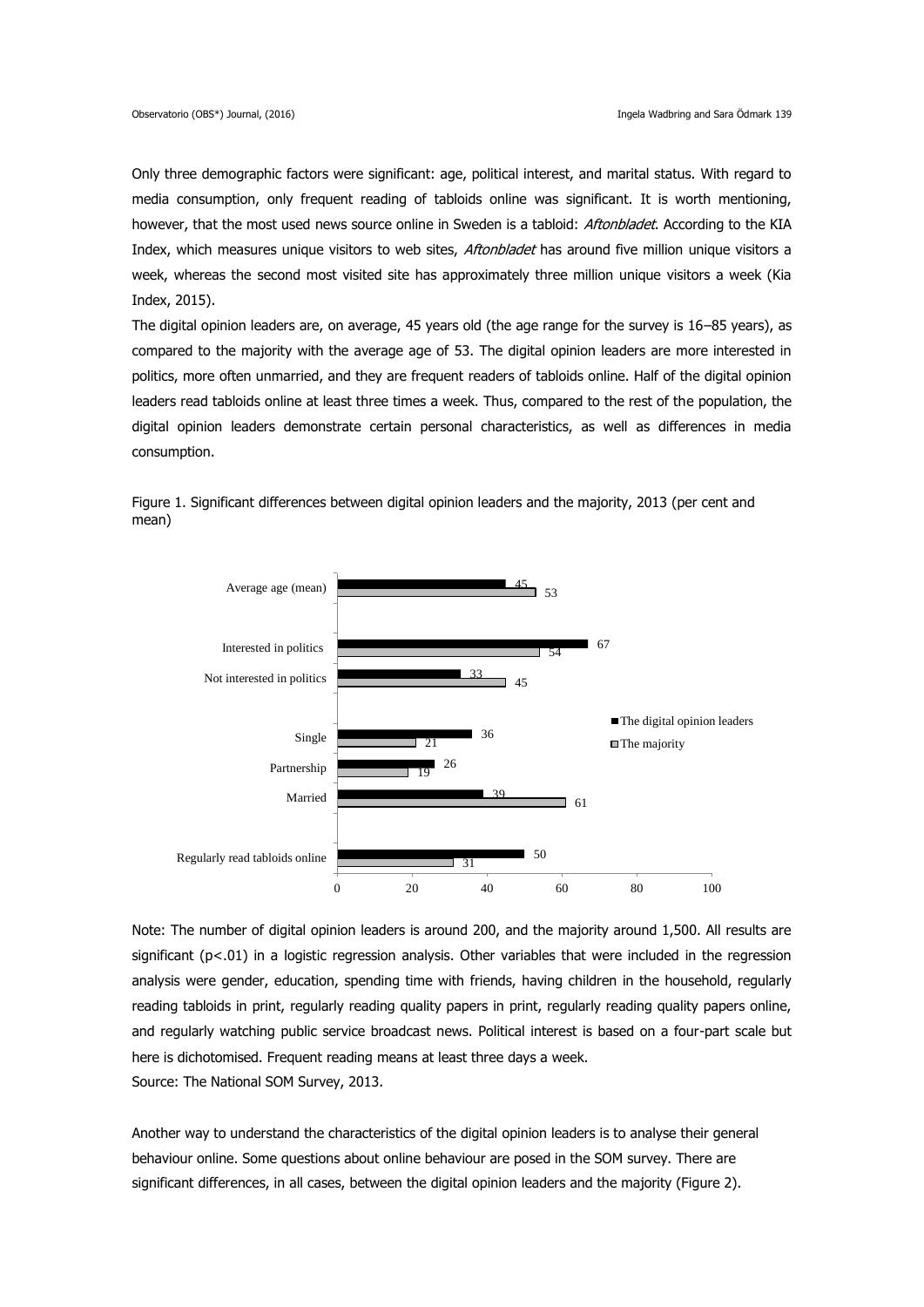The differences between digital opinion leaders and the majority are rather large. The largest difference concerns the activity in social media. Three quarters of the digital opinion leaders use social media several days a week, but only one third of the majority do so. Another large difference concerns the use of music services online—mainly Spotify—with a difference of 21 percentage units. We can thus conclude that the digital opinion leaders are much more active online than the majority, which is hardly surprising.



Figure 2. Regular Internet use among the digital opinion leaders and the majority, 2013 (per cent)

Note: Regular Internet use means at least several days a week for each item. The numbers of respondents among the majority are about 1,500, and for the digital opinion leaders about 200. For all items: p<.01. Source: The National SOM Survey, 2013.

Our second and third research questions refer to the interacted news. In the wide selection of news sources and the massive amount of news stories published each day, what characterises the news that gets through, and the news that gets shared, liked, and commented on more than other news?

Before we turn to the research questions about news value criteria and news content, it is useful to know that in 2014 64 per cent of the analysed news, and in 2015, 68 per cent was originally published in the tabloids online, or in the tabloid's viral sites, prior to being shared and interacted upon. We are thus mainly concerned with tabloid content in the most interacted news. In 2014 the specific viral sites were non-existent in our source material, but by 2015 about 20 per cent of the most interacted news came from viral sites. In 2014, 41 per cent of the analysed news was opinionated material, such as columns, chronicles, and opinion editorials, whereas in 2015 this was 27 per cent.

The following three figures have the same structure: all figures contain two comparisons, the first between the most interacted news in 2014 and 2015, and second between the most interacted news and the main news story in an offline tabloid in 2015. The text also follows this pattern.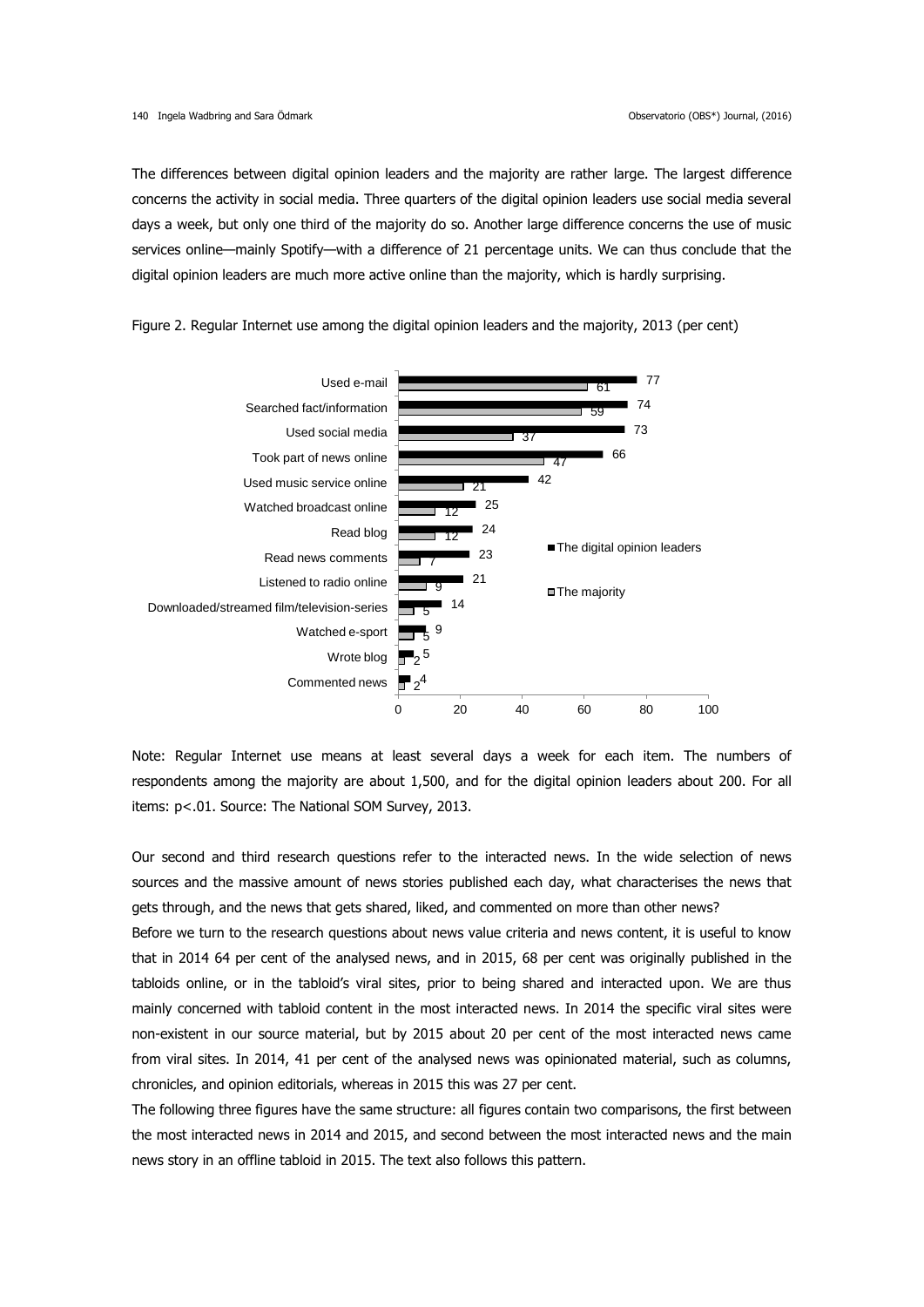We begin with the online comparison over time. Knowing that the most interacted news comes from traditional news producers, the traditional news values should remain strong, and they do (Figure 3).

Figure 3. Presence of traditional news value criteria in the most interacted news in social media and print main story, January–May 2014 and 2015 (per cent)



Note: Total number of most shared news items is 297: 147 for 2014 and 150 for 2014. The number of print news items from Aftonbladet is 150. Significant differences online over time: unknown/unexpected (p<.01), negative news (p<.01), elite centring (p<.05), and online/offline: unknown/unexpected (p<.01), space/culture (p<.05), negative news (p<.01).

A large majority of the reviewed news items online, for both years, can be characterised as *unknown* and/or unexpected, presented in a simplified way, with proximity in time, space and culture to the Swedish news consumer. This is not surprising since sensation and deviation in this coding is less about extreme abnormalities and more 'assumed to be previously unknown', which is merely the definition of a news story. The same applies for proximity in time, which also falls under a basic, general definition of news. Simplification in this case means the item shows a depiction of one aspect of a news story, which usually comes down to having chosen a single story angle—an everyday journalistic approach. In spite of the globalisation of news and the news producers' access to stories from around the world, the proximity in space and culture is still apparent at around 80 per cent.

However, an interesting difference over time can be observed when it comes to *negativity* ( $p$ <.01). Traditional news values criteria state that negative news is favoured over positive news, which was also the case for the year 2014. But here we can see a clear shift from nearly 70 per cent negative news in 2014 to only 45 per cent in 2015. The explanation for this difference is most likely the new viral sites and their impact on the traditional news organisations when it comes to finding stories that are inspirational and uplifting—and spreadable. A news story that can exemplify this is the most shared news item of 16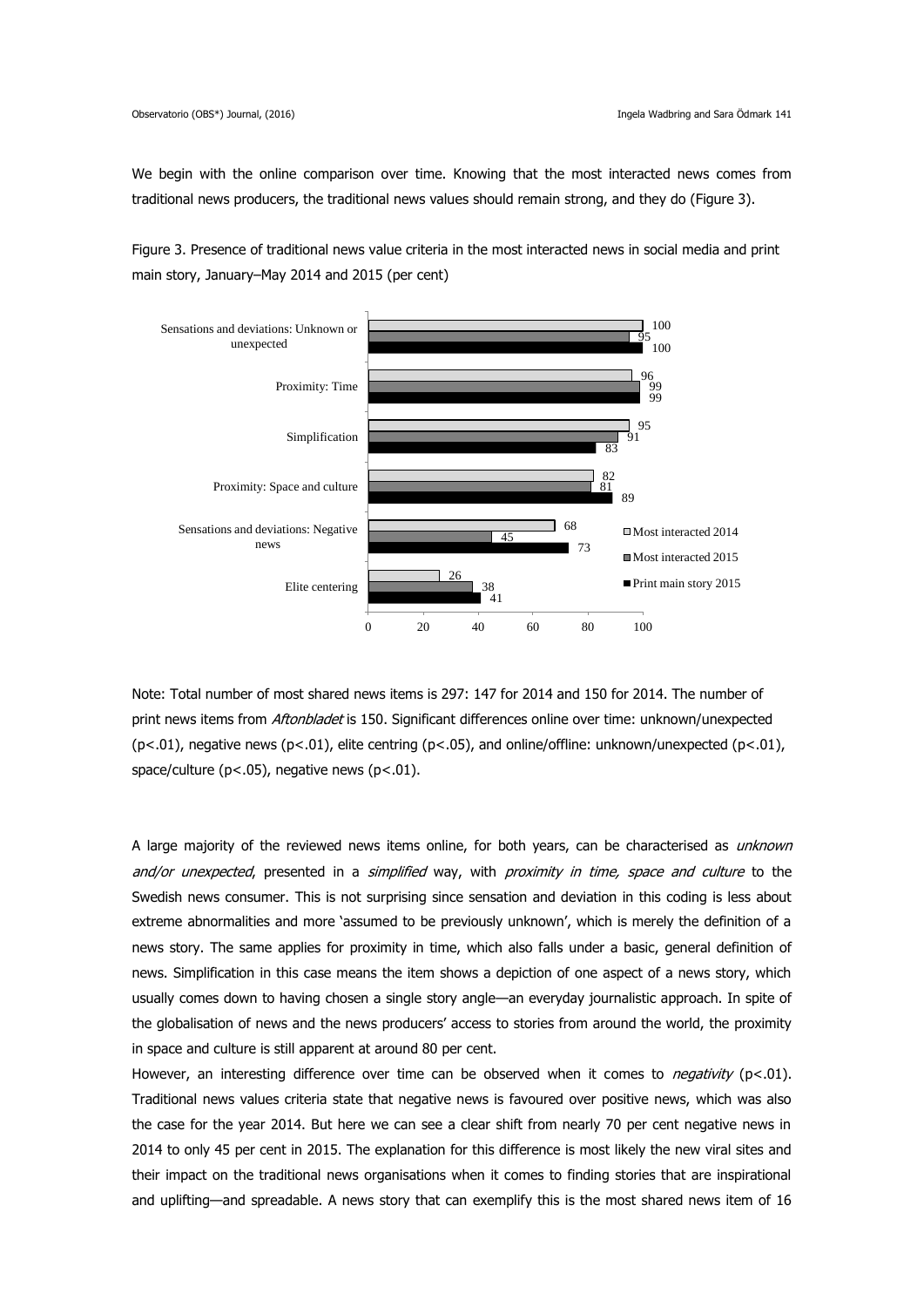May, 2015, from www.omtalat.nu: She is 18 years old, has Downs syndrome and wants to be a model her story is amazing. This type of non-traditional headline phrasing would have been much more unlikely in 2014, prior to the introduction and success of the national viral sites.

Another difference over time is an increase in elite centring from 2014 to 2015 (p<.05). Since the elites in question are often are top politicians or entertainment or sport celebrities, we can see a slight increase over time in interest in and focus on such well-known figures.

Turning to the comparison between online and offline news (Figure 3) there are few differences. Most interesting is the difference in negativity ( $p<0.01$ ). The most interacted news has developed in a more positive direction over time but the printed news is still rather negative. This result might say something about the attitude towards positive and negative news that is different between the digital opinion leaders and the journalists, but this needs further research to be confirmed.

The elite centring in the most interacted news from 2015 was no more significant than in the main print news story, which means that even though there was an increase in elite centring over time in social media, the social media does not seem to be more celebrity-focussed than traditional print news.

In general, the traditional news value criteria appear to be rather similar to the most interacted news online and the main news story in print tabloids, with the exception of negativity.

The features of digital disseminated material online presented and discussed by Jenkins et al. (2013) provide the basis for the next comparison. A reminder is that the origin of the features for dissemination of digital content refers to content in general, that is, not specifically about news. However, we have also attempted to analyse these features for news.

We find that one of the main significant criteria for both years concerning the most interacted news item is the *possibility of causing controversy*. This was most apparent in 2014 when 78 per cent of the interacted news might cause opposing opinions or outrage but, at 65 per cent, it was also high in 2015 (Figure 4). The gap can be explained by the less political and more positive news in 2015 ( $p$ <.05).

Shared experience is the most difficult criteria to address without asking the senders themselves about the reasons behind their interaction. In this case we tried to dissect the material itself by posing two different questions: Is the news story designed to move the consumer, through, for example, the use of nostalgia, sentimentality or an uplifting message? and Does the news story address the consumer in an inclusive and/or personal way with an assumed intent of being relatable? As can be seen in Figure 4, the most interacted news in 2015 was less inclusive  $(p<.01)$  but slightly more sentimental than the news in 2014. The lower rate of personal address in 2015 can probably be explained by the lower percentage of opinionated material that year, since opinionated material is more likely to engage in personal address than traditional news.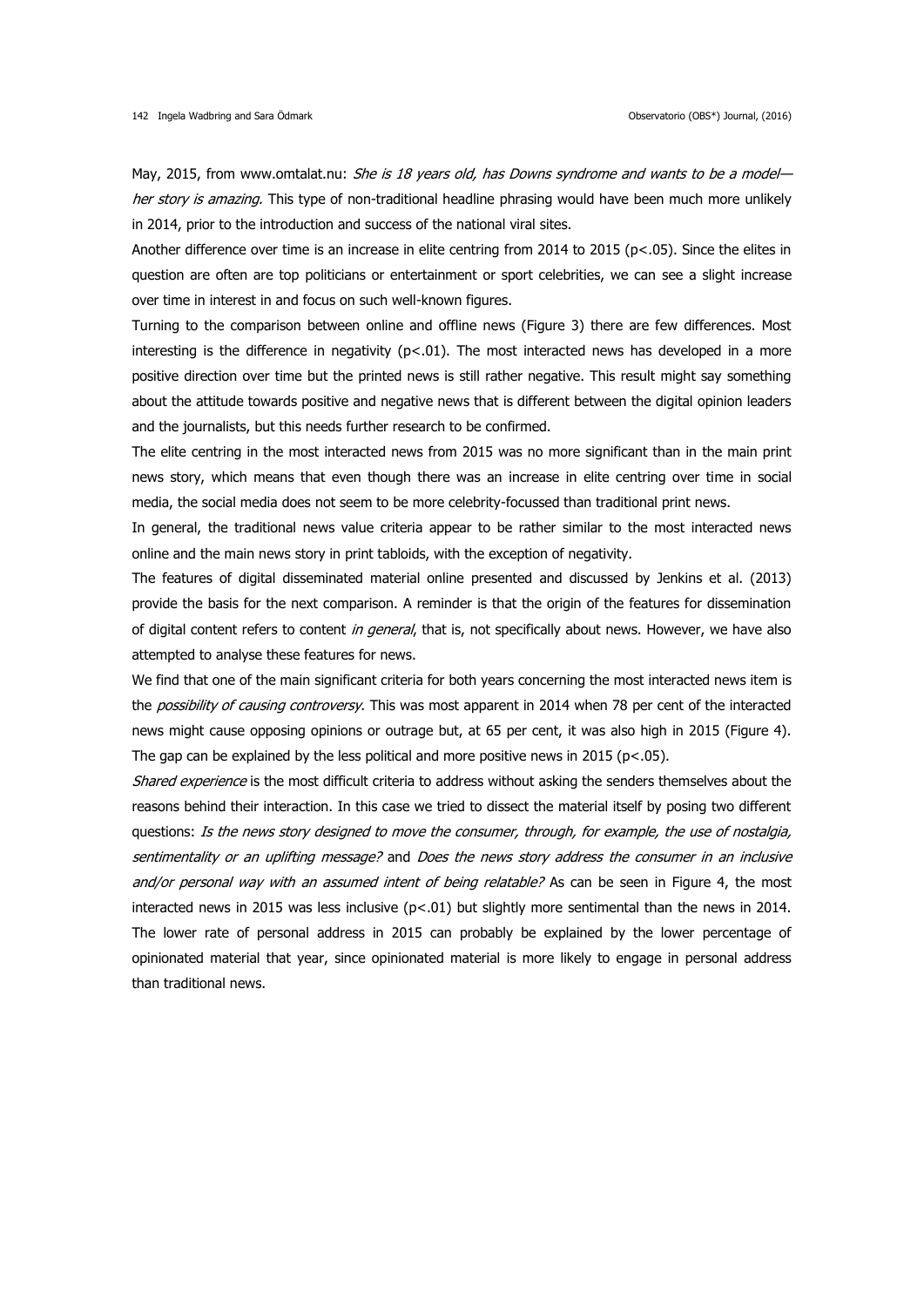Figure 4. Presence of digital content value criteria in the most interacted news in social media and print main story, January–May 2014 and 2015 (per cent)



Note: Total number of most shared news items is 297: 147 for 2014 and 150 for 2014. The number of print news items from *Aftonbladet* is 150. Significant differences online over time: controversial (p<.05), personal address (p<.01), mysterious (p<.05), incomplete (p<.05) and online/offline: personal address  $(p<.01)$ , emotions  $(p<.05)$ , humorous  $(p<.01)$ , incomplete  $(p<.05)$ .

Close to a fifth of the most interacted material in both years could be characterised as humorous or parodical, whereas the rumour-based, incomplete or mysterious material was hardly represented at all. The explanation for the latter is probably the fact that it is mostly traditional news organisations with traditional journalistic ethics and methods that are included as sources, even in the online material.

Turning to a comparison between online and print, the digital news value criteria are similar in regards to controversy, whereas the most interacted news in social media is more personal  $(p<.01)$  and emotional (p<.05) than the printed Aftonbladet. However, the differences are not very large. The main stories in the printed tabloid show personal address to a low extent, probably because opinionated material is rarely published as the main news story on the front page.

Rumour-based, incomplete and mysterious news are somewhat equally absent, both in the printed paper and in the most interacted news, whereas the difference in humorous or parodical material is clear: humour is non-existent in the major front-page story in the printed Aftonbladet but accounted for 16 per cent of the most interacted news on Facebook and Twitter during the same period (p<.01).

A further interest in the second and third research questions lies in the topics presented. Are there any differences in news topics? We begin with a comparison between the most interacted material in 2014 and 2015 (Figure 5).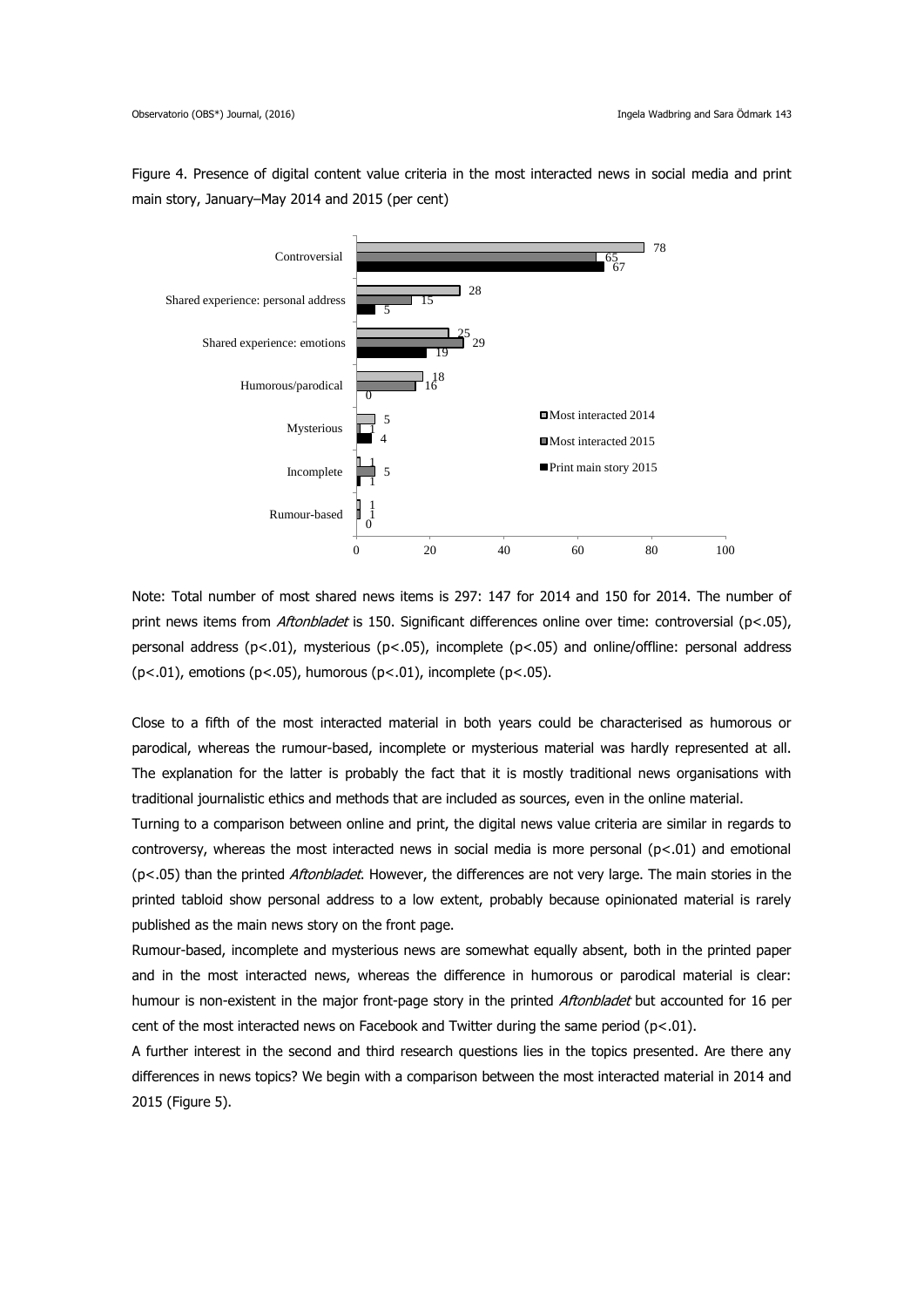Figure 5. Topic in the most interacted news in social media and print main story, January–May 2014 and 2015 (per cent)



It is clear that the elections in 2014 had an impact on what is most interacted in social media. Politics occurs more frequently in 2014, and represents more than half of all the news items. The main topic within politics was racism. The Swedish party, Sverigedemokraterna, a right-wing party with one main issue on their agenda, the immigration issue, grew considerably: first in the election to the EU Parliament, and later in the national election, when it became the third largest party in Sweden. Thus, this became a topic in itself. In 2015 the political material decreased in favour of sport material, partly due to the World Ski Championship in Falun, Sweden.

Although the differences between the most interacted social media news and the print news were not very substantial regarding basic news value criteria, there is a huge difference when it comes to news topics. The lead story of the front page of Aftonbladet in print was categorised as accidents/crime in nearly half of the cases in the spring of 2015. Only 13 per cent of the most interacted news items in social media were about accidents and crime during the same period. Sensation and deviation as news value criteria appear, in this respect, to be more present in print than in interacted news.

As for the large difference in negativity between print and online disseminated news—and thus between digital opinion leaders and journalists—this result calls for more research in order to confirm and further develop this finding. For example, is the result significant only in the main interacted stories and main print stories in tabloids, or is it a general difference between media distributed and audience circulated news content?

## **Conclusions and discussion**

Prior to outlining some discussion themes that we find important, we will explicitly answer our research questions.

First, the interpretation of the results about the digital opinion leaders must be that they have more time, since they live alone to a larger extent. They are also more interested in social issues since they demonstrate a greater political interest than others. In addition, they are younger and more digitally aware than others, in all respects.

Note: All differences are significant, over time and between online and print ( $p<.01$ ).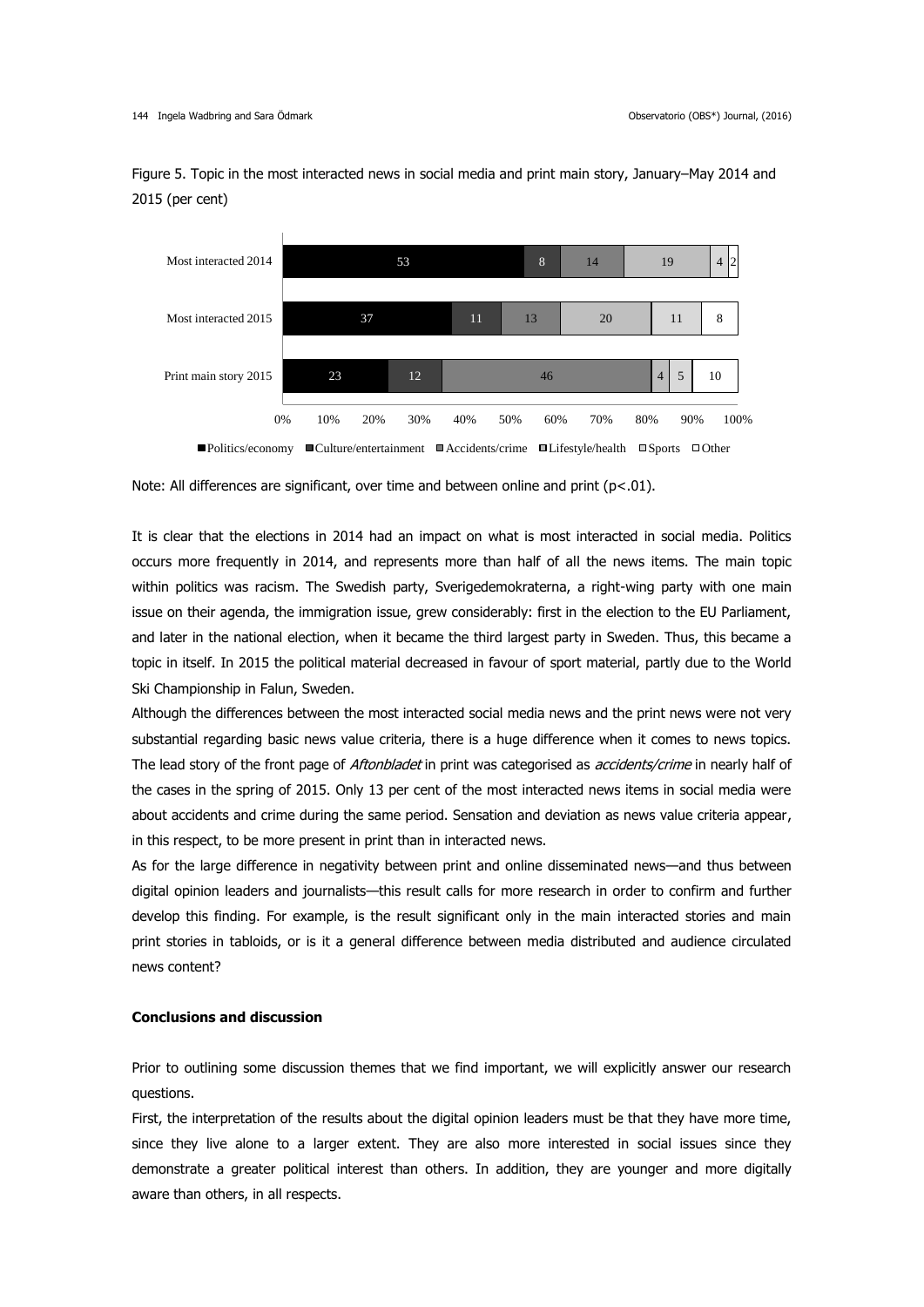Second, the character of the most interacted news in social media has not changed very much from 2014 to 2015, with one exception: the news stories have become more positive. As a topic, politics has decreased its share of the most interacted news, and the explanation is most likely that in 2014 Sweden had two elections, and none in 2015. However, hard news still dominated in 2015 as the most interacted news online.

Third, the main difference between most interacted news in social media and the front-page main story in a print tabloid is the topic and level of negativity. The printed main story was much more negative in both form and topic.

If we now turn the broader issues, traditional news value criteria seem to be as valid in the most interacted news in social media as it is in the traditional media, even though the news is more positive. One explanation for the general conformity is, of course, that the original sources are mainly traditional news companies, and this is also true of the most spread viral sites. The spreadable media criteria that we tried to use does not serve as well as traditional news criteria in the analysis. News seems to be subject to laws other than media content in general. One explanation as to why traditional news value criteria also appears to govern spreadable content might be that we are still at the beginning of a viral news era, and it is difficult for anyone to move beyond what is commonly expected, that is, what a news item is and how it should be presented.

However, the development of specific viral sites might say something interesting about the future. Many of the traditional media companies have developed viral sites, or have been influenced by viral sites, in order to become easily spreadable in social media (cf. Jenkins et al., 2013). Much of the material on the viral sites is not news. It is also not original material, but has been taken from YouTube or other sources. It is therefore inexpensive (cf. Bakker, 2012). In the news organisation it is simple to change even 'real' news stories or headlines in order to increase the number of clicks (cf. Tandoc Jr, 2014). Therefore one question for the future is whether the spreadable content will be news or primarily other material, independent of the original source. Will the content be important in social terms or merely amusing?

At the same time as the viral content—not necessarily news—gains ground, Facebook invites news organisations to host their content via instant articles. Some commentators see this as highly dangerous, others as the only way for the media to survive (e.g., Filloux, 2015). Will the distribution and spread of news increase, or will other types of content replace news in social media? How will nuanced, long-form, well-researched news stories hold up in the new media landscape? Will we see more intricate discussions of racism or more cute kittens? There will certainly be some kind of mix, and one does not have to rule out the other, but the balance is not self-evident and the media consumption might be even more individual. Only the future can tell.

#### **Appendix 1: Coding definitions**

All questions are answered with 'yes' or 'no' if nothing else is written. The comments under each variable were used in the coding process as definition and guidance for the coder.

Proximity in time: Has the news story been published within a week of the time of sharing?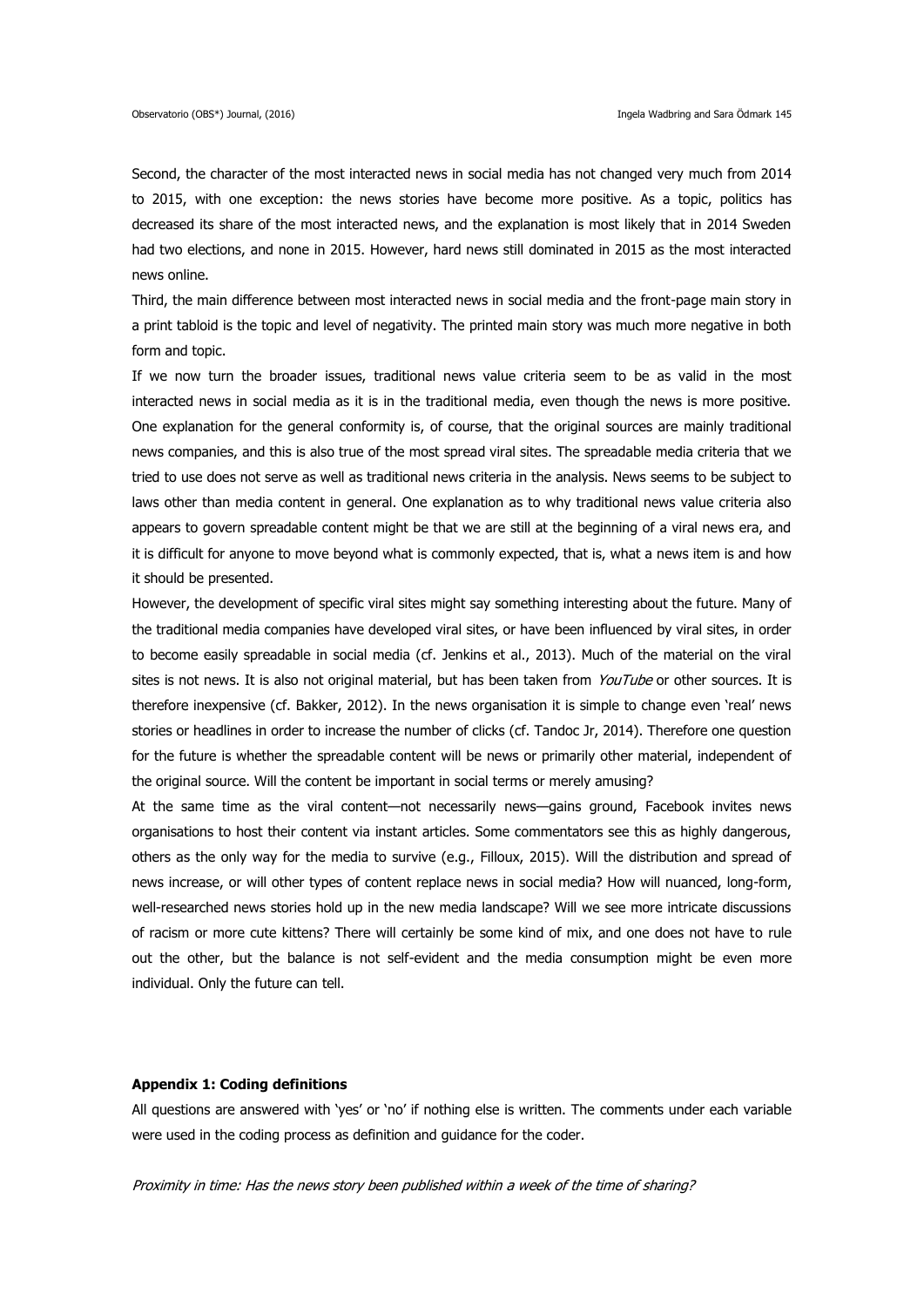Comment: Refers to the stated first time and date of publishing of the news item.

#### Proximity in space: Is the news story mainly about Sweden or the Swedes?

Comment: If the news story takes place in Sweden or features Swedes it should be considered a 'yes'.

# Sensation and deviation—unknown or unexpected: Can the news story be considered unexpected, rare or previously unknown by the public?

Comment: The threshold is low for what is considered unexpected or previously unknown by the public. Even if the news story covers a general topic, the specific angle would likely be assumed to be previously unknown by at least a section of the public.

Sensation and deviation—valence: Is the news story mostly depicted in a negative or a positive manner?

- 1. Positive
- 2. Negative

3. Neutral or dependent on the opinion of the consumer

Comment: This variable concerns the headline and the main angle of the story. Even though the ideology of the consumer naturally affects all interpretations of news, the story itself is generally phrased in either a positive or a negative way.

# Elite centring: Is the main character of the news story part of a political, economical, cultural, academic or sporting elite?

Comment: Well-known names such as TV-personalities are considered cultural elites. Company representatives are non-elite as long as they are not the CEO. It is not enough to be quoted as an 'expert' to be considered elite. Well-known sports figures are considered elite even if they are retired from their active careers.

### Simplification: How many sources of different perspectives are featured in the news story?

- 1. One
- 2. Two
- 3. More than two

Comment: By sources we mean people referred to in quotes. The quoted sources need to have clearly opposite or diversified perspectives from each other in order to be considered different.

# Shared experience—emotions: Is the news story designed to move the consumer, through, for example, the use of nostalgia, sentimentality or an uplifting message?

Comment: This is particular to the sense of being moved or touched, not just evoking emotions in general. This might be through the use of sentimental quotes or descriptions of heartfelt scenes.

Shared experience—personal address: Does the news story address the consumer in an including and/or personal way with an assumed intent of being relatable?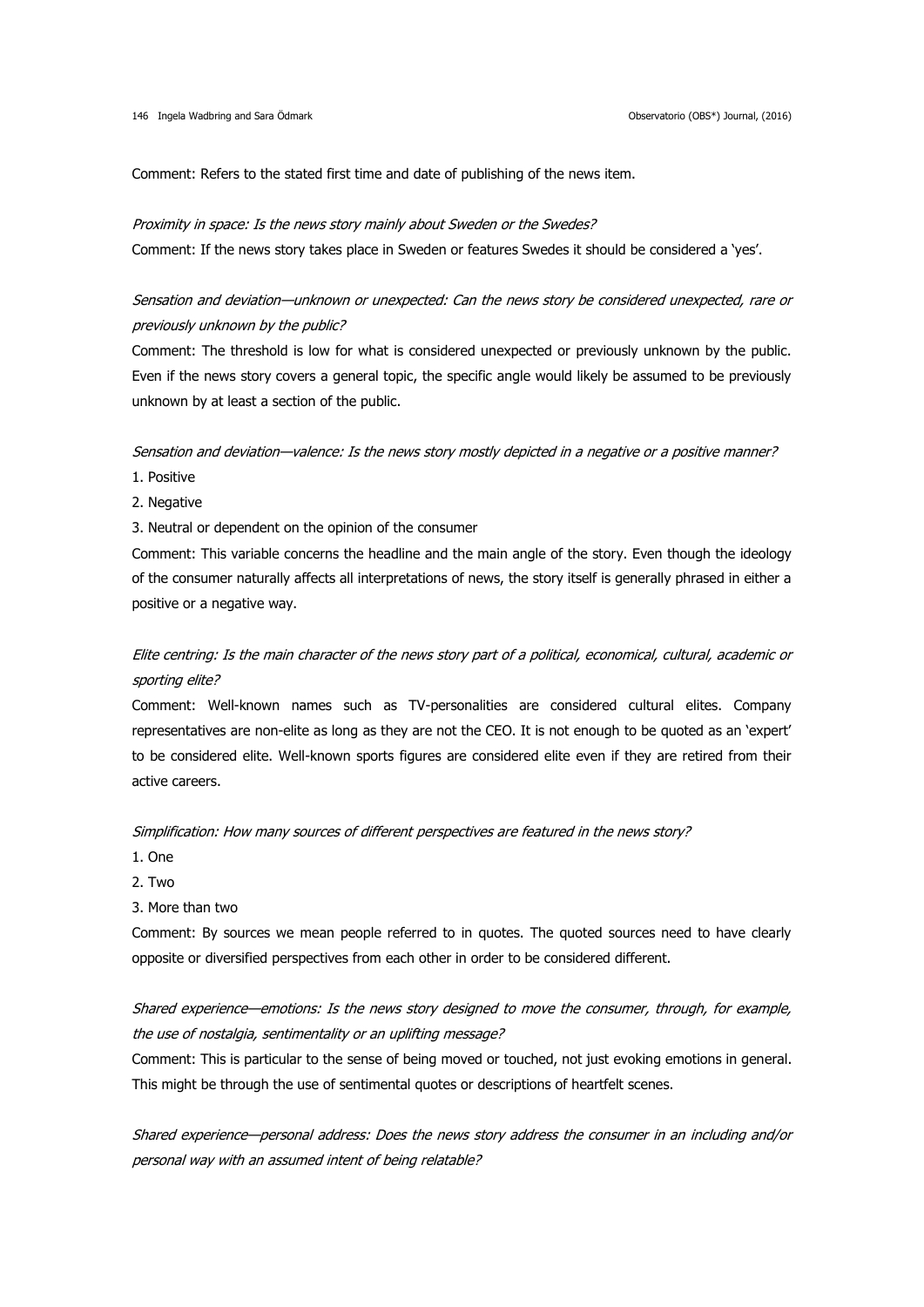Comment: This can be done, for example, by writing in 'we' form or by describing everyday scenes with the purpose of recognition.

Humouristic/parodic: Does the news story have elements of humour or parody? Comment: There has to be an apparent humorous intent behind it to be coded 'yes'.

Incomplete story: Is there a direct call for interaction due to the incomplete nature of the story? Comment: Applies if the consumer is prompted to contribute to the development of the story due to its incomplete nature.

## Mysterious story: Are there elements of mystique regarding the news story?

Comment: By 'mystique' we mean clearly stated unknown facts that are vital to the origin of the story, something that is connected to the paranormal or just a riddle/puzzling/unexplained for both the producer and the consumer of the story. Psychological questions (such as, Why did he do it?, in connection with crimes) are not included because the purpose of these variables is the mystery surrounding the news item itself (such as, Is this video of a UFO real?).

Controversial story: Is the news story about a controversial topic, does it involve a controversial person, or could it in any other way cause a debate?

Comment: The definition of controversial here is something or someone that can cause opposing opinions and/or outrage.

# Rumour-based story: Is the news story based on unconfirmed information?

Comment: To be coded 'yes', it has to be clearly stated in the news story that it is unconfirmed.

Topic:

- 1. Politics/economy
- 2. Culture/entertainment
- 3. Accidents/crime
- 4. Sports
- 5. Lifestyle/health
- 6. Other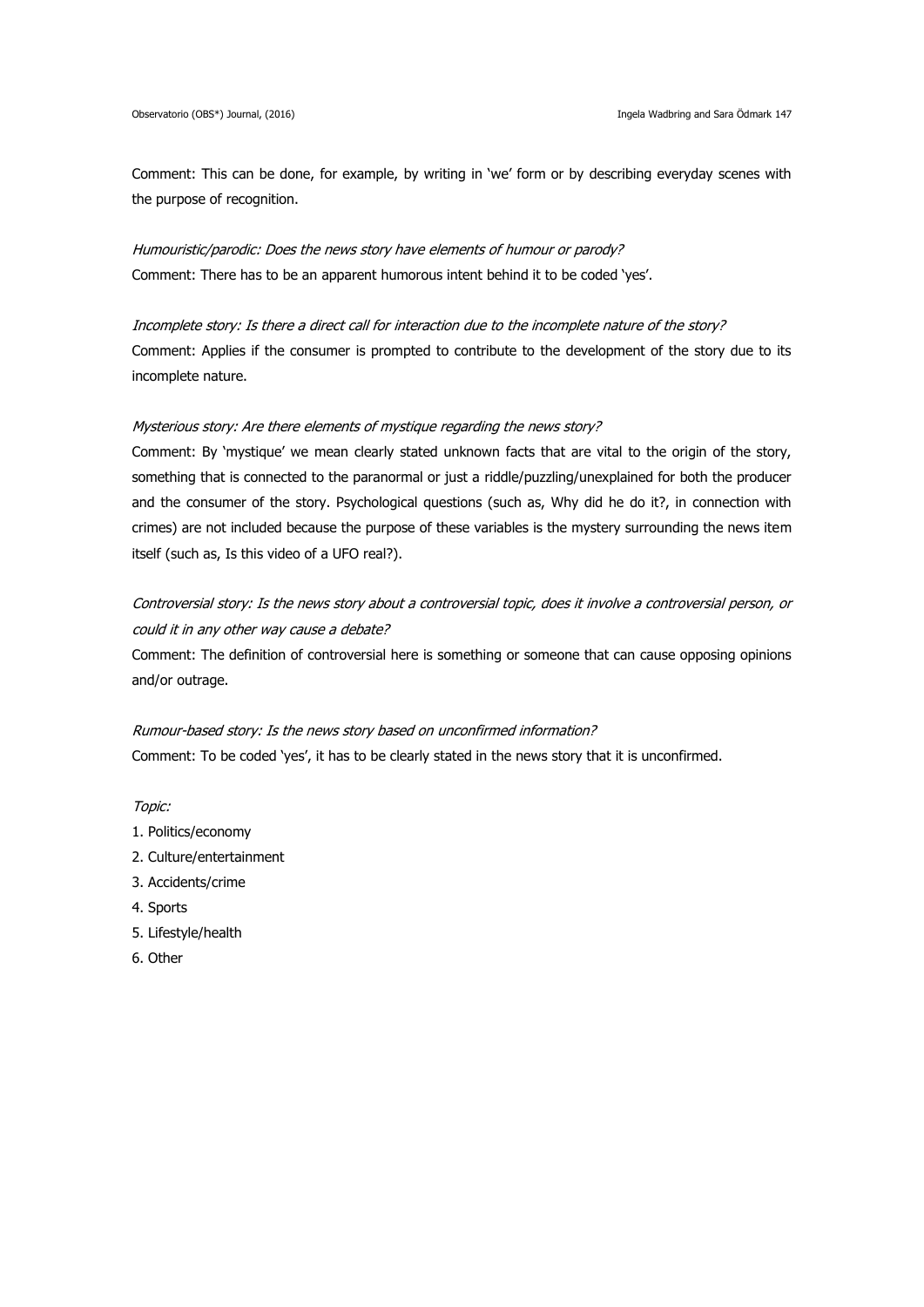#### **Bibliographical References**

- Bakker, P. (2012). Aggregation, content farms and Huffinization. Journalism Practice, 6(5-6), 627-637.
- Bro, P., & Wallberg, F. (2014). Digital gatekeeping. Digital Journalism, 2(3), 446-454.
- Brüggeman, M., Engesser, S., Büchel, F., Humprecht, E., & Castro, L. (2014). Hallin and Mancini revisited: Four empirical types of Western media system. Journal of Communication, 64(6), 1037-1065.
- Carey, J., & Elton, M. C. J. (2010). When media are new. Understanding the dynamics of new media adoption and use. Ann Arbor: The University of Michigan Press and the University of Michigan Library.
- Costera Meijer, I., & Groot Kormelink, T. (2014). Checking, sharing, clicking and linking. Digital Journalism. Advance online publication. doi: 10.1080/21670811.2014.937149
- Dubois, E., & Gaffney, D. (2014). The multiple facets of influence: Identifying political influential and opinion leaders on Twitter. American Behavioral Scientist, 58(10), 1260-1277.
- Erdelez, S., & Yadamsuren, B. (2011). Online news reading behavior: From habitual reading to stumbling upon news. Proceedings of the ASIST Annual Meeting, 48(1): 1-10, DOI: 10.1002/meet.2011.14504801139
- Filloux, F. (2015). Jumping in bed with Facebook: Smart or desperate? Retrieved from [www.mondaynote.com/2015/04/06](http://www.mondaynote.com/2015/04/06)
- Ghersetti, M. (2012). Journalistikens nyhetsvärdering [News values in journalism]. In L. Nord & J. Strömbäck (Eds.), Medierna och demokratin [Media and democracy], pp. 205-232. Lund: Studentlitteratur.
- Gottfried, J., Guskin, E., Kiley, J., & Mitchell, A. (2013). The role of news on Facebook: Common yet incidental. Pew Research Center's Journalism Project. Retrieved from <http://www.journalism.org/2013/10/24/the-role-of-news-on-facebook/>
- Hallin, D. C., & Mancini, P. (2004). Comparing media systems: Three models of media and politics. Cambridge, MA: Cambridge University Press.
- Hermida, A., Fletcher, F., Korell, D., & Logan, D. (2012). Share, like, recommend. Journalism Studies, 13(5–6), 815–824.
- Jenkins, H., Ford, S., & Green, J. (2013). Spreadable media. Creating value and meaning in a networked culture. New York: New York University.
- Kaiser, C., Kröckel, J., & Bodendorf, F. (2013). Simulating the spread of opinions in online social networks when targeting opinion leaders. *Information Systems and e-Business Management, 11*(4), 597–621.
- Katz, E., & Lazarsfeld, P. F. (1955). Personal influence. The part played by people in the flow of mass communication. Glencoe: Free Press.
- KIA Index (2015). Retreived from [www.kia-index.se](http://www.kia-index.se/) /2015/06/01
- Kim, Y., Chen, H.-T., & de Zúniga, H. G. (2013). Stumbling upon news on the Internet: Effects of incidental news exposure and relative entertainment use on political engagement. Computers in Human Behaviour, 29, 2607–2614.
- Lee, C. S., & Ma, L. (2011). News sharing in social media: The effect of gratifications and prior experience computers. Human Behaviour, 28, 331–339.
- Liljemalm, A. (2014). Sebbe mest last genom tiderna. [Sebbe most read ever]. Retreived from [www.gp.se](http://www.gp.se/) 2014/01/25.